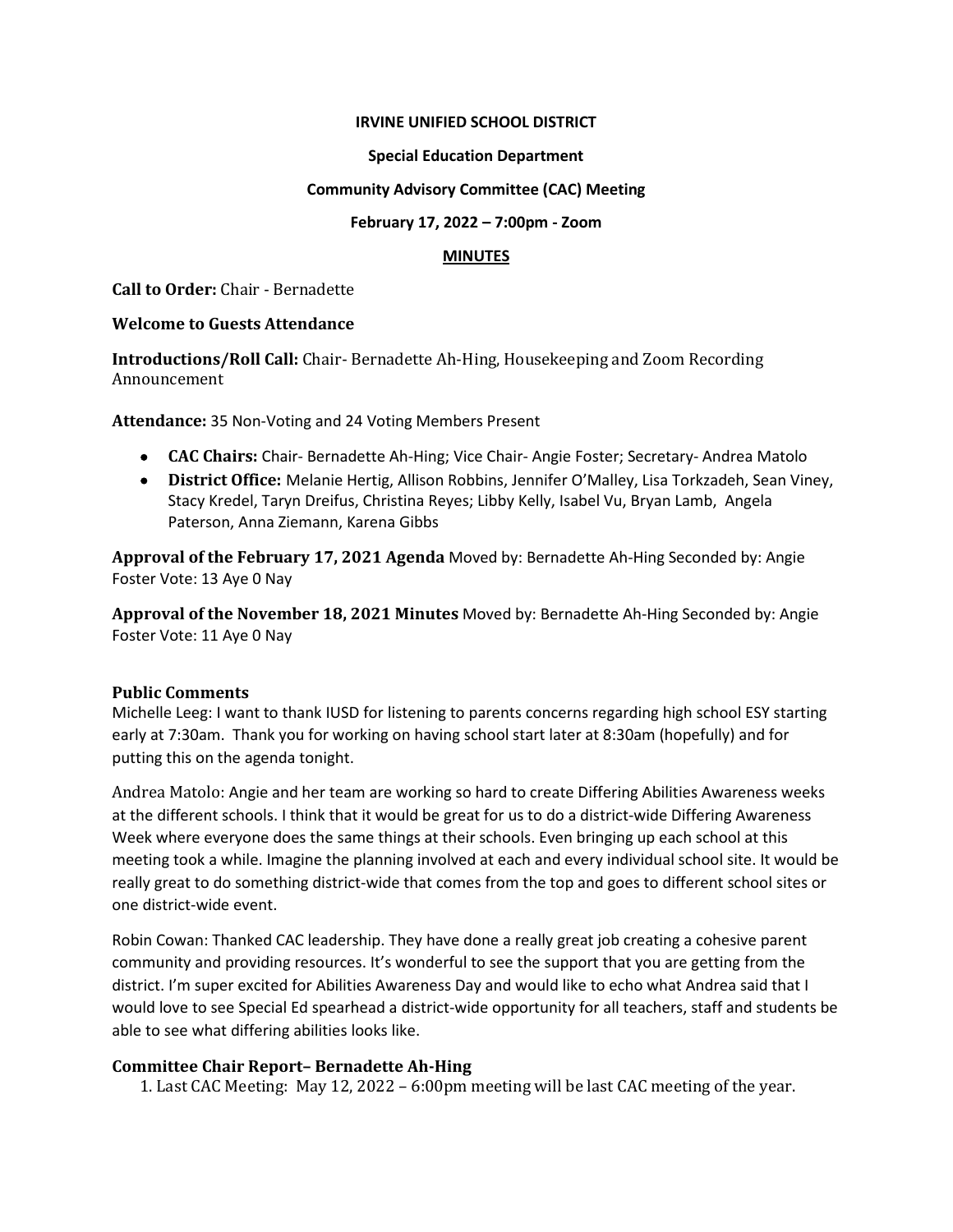- 2. Special Meeting -Virtual SpEd CAC Meeting Reminder. We can vote to keep the CAC meeting as a virtual meeting.
- 3. CAC 2022-2023 school year elections We will be holding these for next year. We have had our ups and downs with the district and I've enjoyed my time. We are appreciative to Melanie and their staff from top to bottom. Encourage parents to volunteer.
- 4. Supporting CAC Pillars: Parent Education, Campus Rep, Inclusion, Community email us at [iusdcac@gmail.com](mailto:iusdcac@gmail.com) if you would like to run.
- 5. Website Posting: CAC Recorded Zoom meetings We are recording and will post this CAC meeting on the website.
- 6. March Workshop: Special Needs Trust & Conservatorship- 6:30pm to 8:00pm We will host Wiley Yang again for a Special Needs Trust and Conservatorship workshop. She heard great things and we look forward to him sharing his expertise again on March 24. This year, we added a Fall and Spring workshop.
- 7. CAC Bylaws Update We came close to finishing these but will have them finished by the next meeting.

# **Committee Vice Chair Report – Angie Foster**

- 1. We want to reiterate volunteer opportunities. We grew our network of parents through social events and have 13 parent campus reps now.
- 2. CAC Trifold Brochure translated, printed and distributed to front office of all schools
- 3. Parent Handbook CAC parent handbook was finalized. Fellow parent committee members worked on it. It was sent to district who added additional information, and info was taken from State handbook. The PTA has said that they will include the CAC Special Ed handbook as a part of theirs to be a resource for families.
- 4. Irvine SpEd Parent Updates We will disseminate resources, etc. through here.
- 5. Google Group: Irvine Special Ed Parents Discuss list
- 6. Facebook: Irvine Special Ed Parents Support Group. Join if you are an IUSD parent.
- 7. Irvine Special Ed parents monthly morning meet-up: Every 4th Friday monthly at Panera Bread - 3988 Barranca Prkwy. Last month we had a record of 24 parents attend. The next one is coming up.
- 8. Holiday Parent Social Dec 4, 2021 We had 10 families as our first CAC Holiday party. There were decorations, a photo spot and it was fun. Some parents brought their children as well.
- 9. Spring or Summer Parent Social TBD
- 10. Abilities Awareness Week Fall 2021/Spring 2022
	- a. Speaker: Sean McElwee "Born This Way"
	- b. Various other events planned for different schools
		- i. Westpark- March 21-25th "Abilities Awareness" week
		- ii. Bonita Canyon April 18-22nd Also a week of activities

iii. Meadow Park Elementary- April 21st (family night, 5-7pm), possibly students' assembly

- iv, IVA- TBD Blue for autism, stations etc.
- v. Canyon View and Alderwood also. Check back with those campuses for an update.

# **Executive Director Report – Melanie Hertig**

Intro of Paul Bokota. Had a son with an IEP for years and is amazed to see all of the great work that the CAC has done and the growth over the past few years.

Karena Gibbs: Sent 2 fliers for the CAC to distribute. Taryn shared information in the chat. There will be a Zoom and training for anyone interested to learn about Regional Center Adult transition